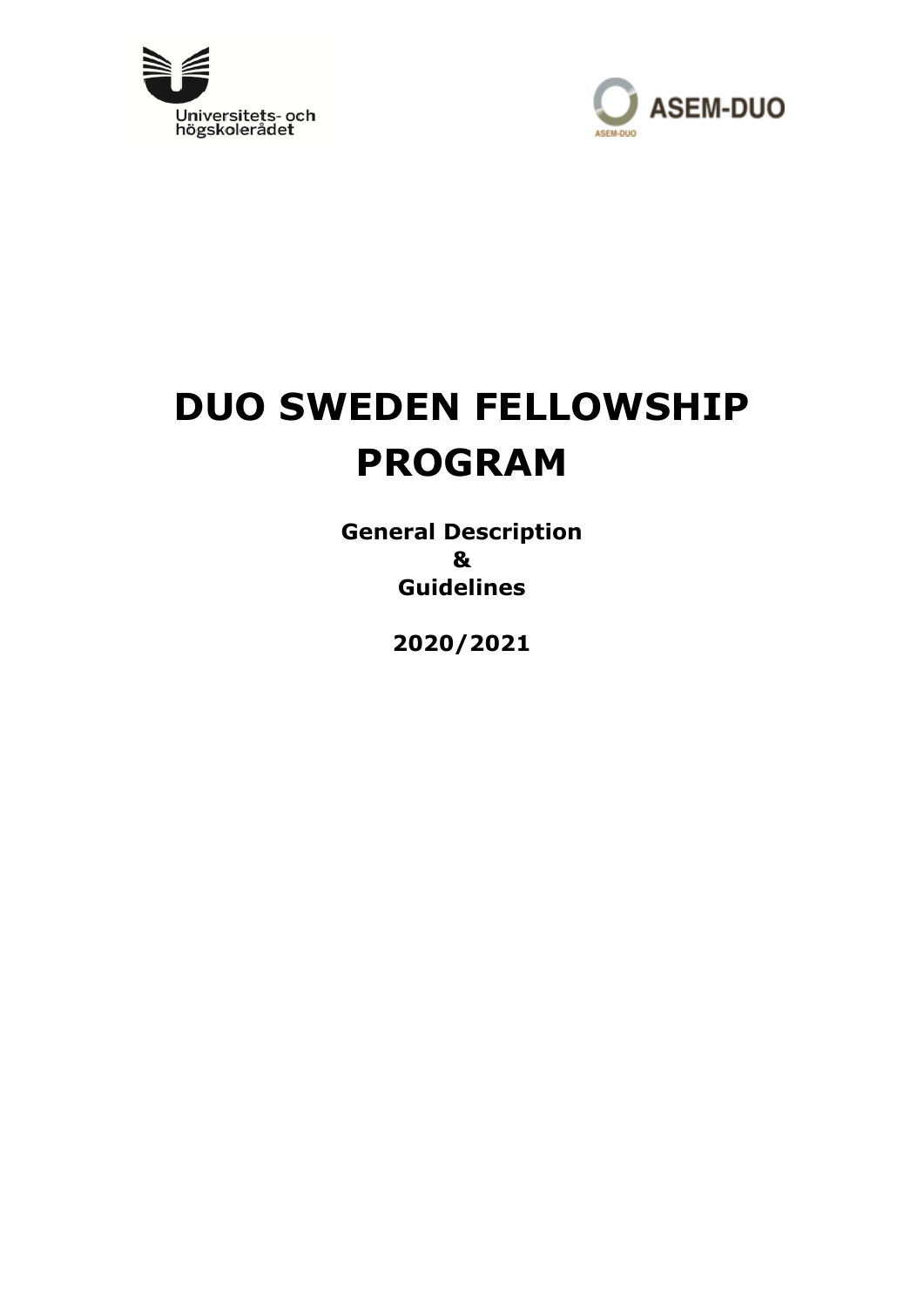



# **Index**

| 1.2 The Duration and the Amount of the DUO-Sweden Fellowships 4                        |
|----------------------------------------------------------------------------------------|
|                                                                                        |
|                                                                                        |
|                                                                                        |
|                                                                                        |
|                                                                                        |
|                                                                                        |
|                                                                                        |
|                                                                                        |
|                                                                                        |
|                                                                                        |
|                                                                                        |
|                                                                                        |
|                                                                                        |
|                                                                                        |
|                                                                                        |
|                                                                                        |
| Implementation Guideline to the DUO-Sweden 2020 Fellowship Program 10                  |
| 4. Documents to Submit for Verification by the Home Institution (Swedish INSTITUT      |
|                                                                                        |
|                                                                                        |
|                                                                                        |
|                                                                                        |
| 5. Documents to Submit for Verification by the Host Institution (Asian institution) 11 |
|                                                                                        |
|                                                                                        |
|                                                                                        |
|                                                                                        |
|                                                                                        |
|                                                                                        |
|                                                                                        |
|                                                                                        |
|                                                                                        |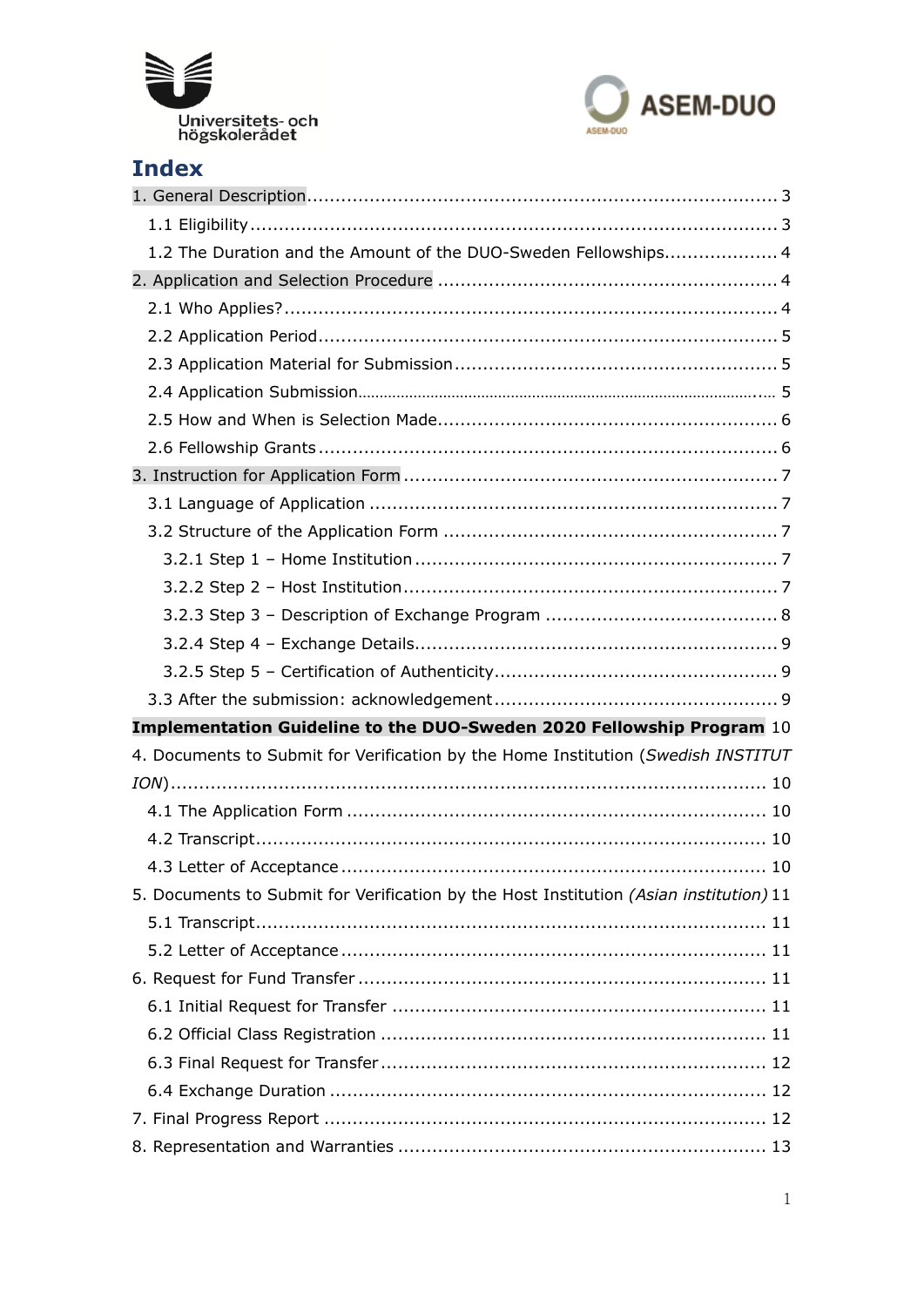

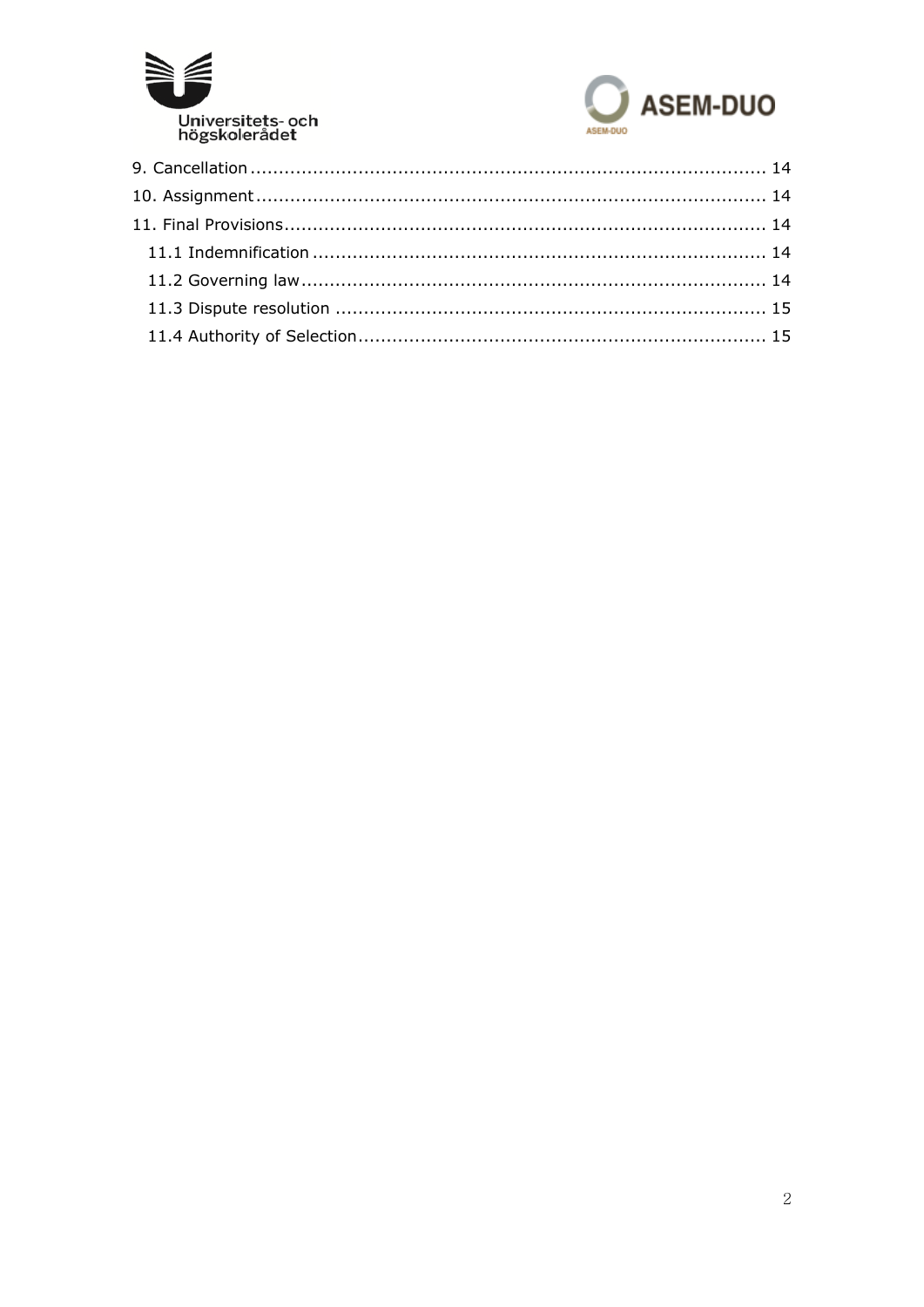



#### **1. General Description**

DUO-Sweden Fellowship Program was established in 2010 with the aim of promoting exchanges of people between Sweden and Asian countries (the 21 Asian countries: including Australia, Bangladesh, Brunei Darussalam, Myanmar, Cambodia, China, India, Indonesia, Japan, Kazakhstan, Korea, Laos, Malaysia, Mongolia, New Zealand, Pakistan, the Philippines, Russia, Singapore, Thailand and Vietnam) on a balanced basis. In this respect, DUO-Sweden requires that a PAIR (two persons) of students be exchanged in an academic cooperative arrangement. Definitions of students are as below:

 Students: undergraduate and graduate students who are currently enrolled in universities

N.B.: All applicants shall maintain their "student status" at the time of application until the time they are engaged in the exchange, and the scholarship is only available for those who will study fulltime during their exchange period.

#### **1. 1 Eligibility**

Due to this unique nature of this program, in order to be eligible, the following are required:

#### *Your exchange fulfills all three requirements below:*

- An educational institution in Sweden (home institution) and an educational institution in Asia (host institution) have established an academic *cooperative agreement/inter-institutional agreement*; and
- The Swedish home institution has *selected* an *EU national* student enrolled at the home institution to send to the Asian host institution, and such selection has been *accepted* by the Asian host institution; and
- The *same* Asian host institution has selected an *Asian* student enrolled at the host institution to send to the Swedish home institution, and such selection has been accepted by the *same* Swedish home institution.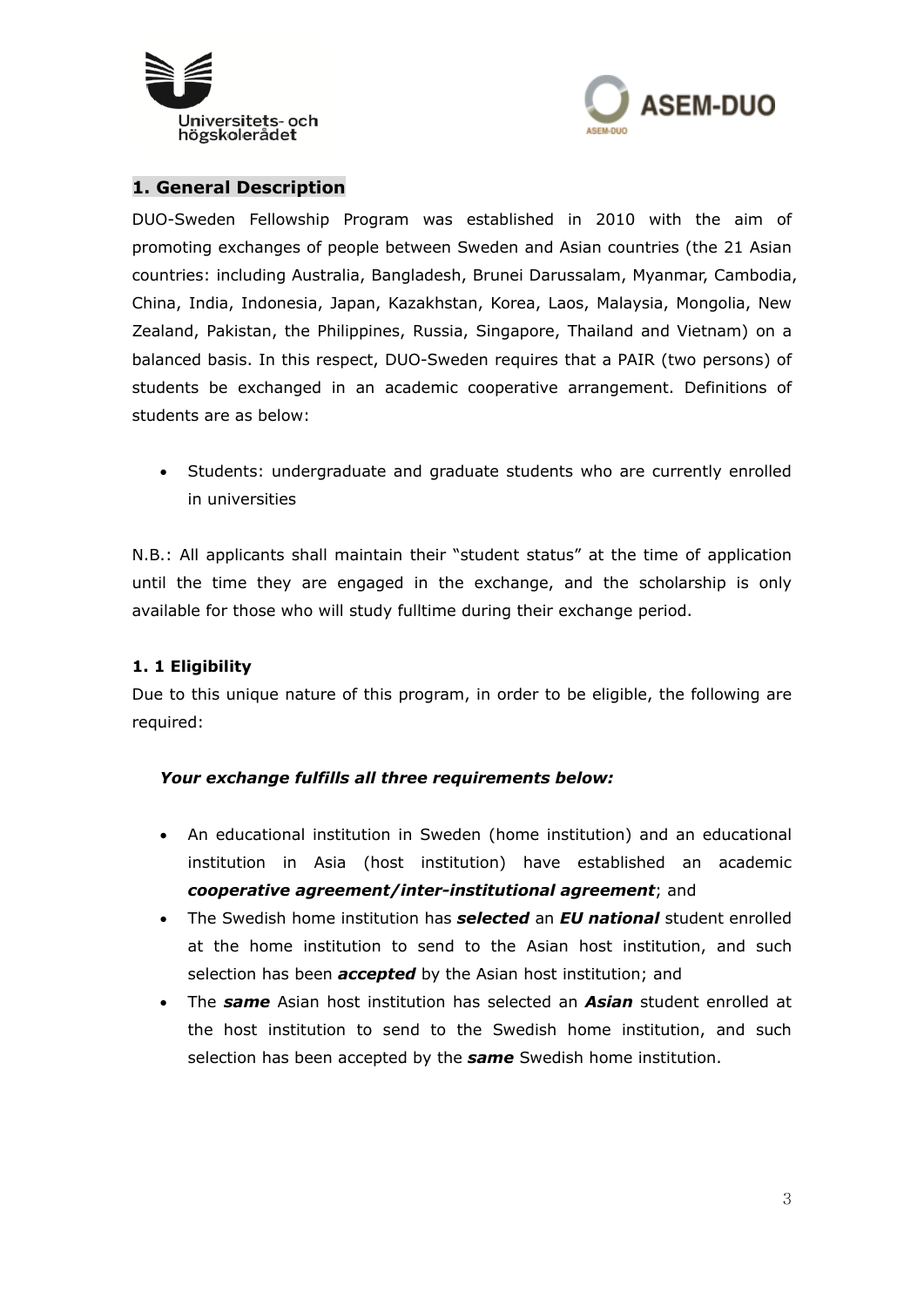



#### **1.2 The Duration and the Amount of the DUO-Sweden Fellowships**

DUO-Sweden 2020/2021 is for exchange projects, which will start from December 2020 and end before January 1 2022 to avoid duplication of implementation period of exchange projects selected by DUO-Sweden in the ensuing years. Those who are planning to exchange in Spring Semester of 2022 (January-August 2022) shall apply for DUO-Sweden 2021/2022.

The duration of fellowship is limited to one semester (or 4 months, whichever comes earlier). The amount of the fellowships is *standardized* as follows:

• 3,500 Euros for Asian student and 3,500 Euros for Swedish students in a pair, in high income country. For Middle and Low income countries the Asian student get 4,000 Euros and the Swedish student get 3,000 Euros.

The duration of exchange should be at least one semester and the scholarship is only available for those studying fulltime (**minimum 24 ECTS/16 weeks**). Exchange of less than one semester is NOT allowed. If a semester is longer than 4 months in the visiting institution, fellowship will be given for 4 months.

(A definition of **fulltime study in Sweden is 30 ECTS credits per semester**, which is in general **20 weeks**.)

In the event that a student exchange lasts for a fewer number of weeks than granted, then the scholarship will be adjusted on a pro-rata basis and repayment of the funds provided will be required.

#### **2. Application and Selection Procedure**

#### **2.1 Who Applies?**

The educational institution in *Sweden* applies on behalf of *both* institutions and people who are to participate in the exchange. Asian institutions in partnership with Sweden institutions shall cooperate fully with Swedish institutions in supplying precise information of Asian applicants. Individuals wishing to take part in exchanges are advised to contact the relevant offices (e.g. International Relations Offices) of the educational institutions to file an application for this program.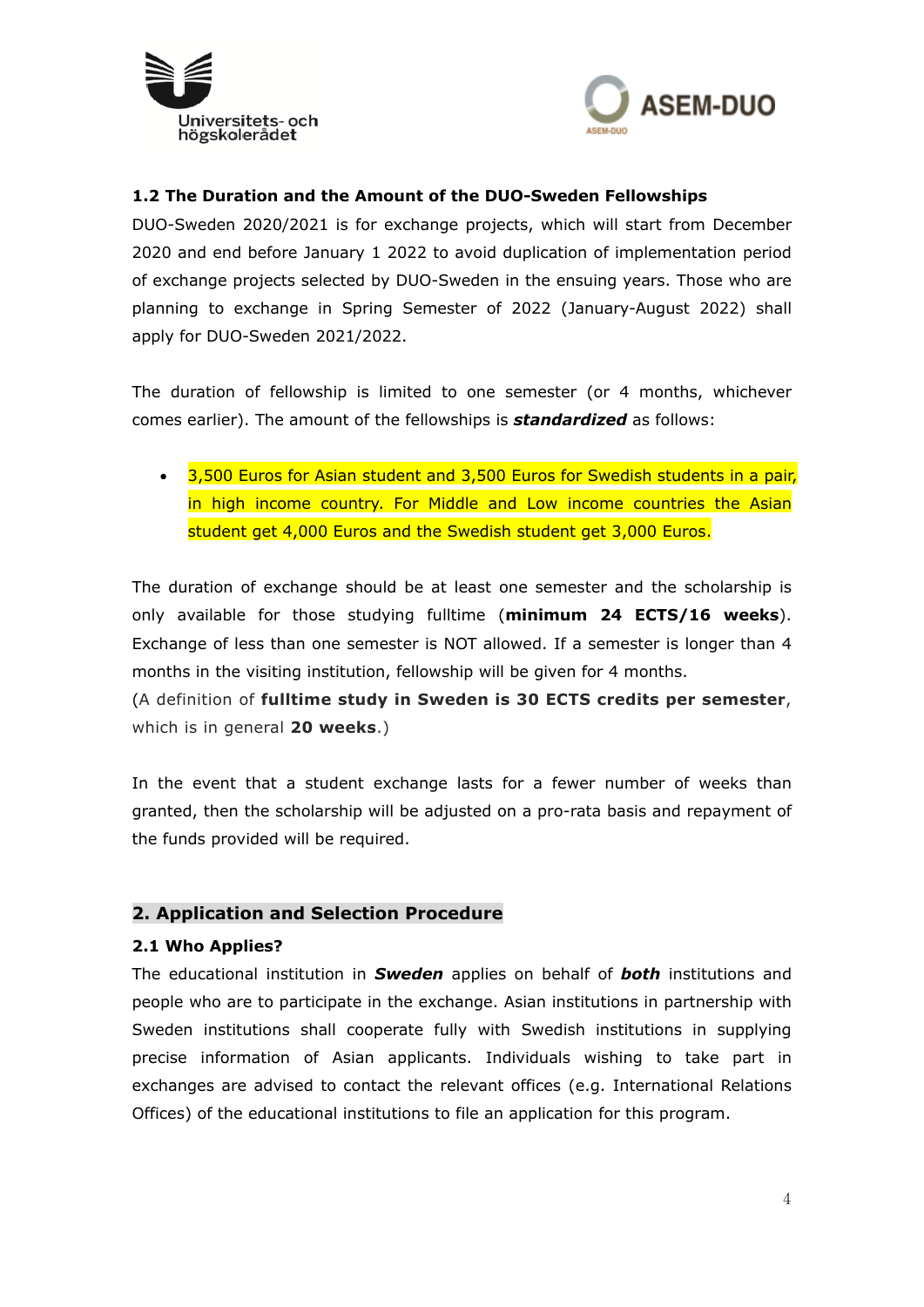



#### **2.2 Application Period**

Applications will be accepted from **August 31 through October 5, 2020** local Swedish time. Applications sent or posted after **October 5, 2020 GMT+1** will not be accepted.

#### **2.3 Application Material for Submission**

1. Filling out an **Online Application** Form ONLY

2. A Copy of **Cooperation Agreement** (or Memorandum of Understanding for cooperation) between paired institutions *OR declaration of intention to set up new cooperation agreement, signed by Head of Swedish Higher Education Institution*

3. A copy of **passport** of paired applicants

4. A copy of **transcript** of paired applicants (should include the grades until spring semester 2020)

※*Asian student's total credit should be converted into ECTS upon applicant's school grading system.*

#### **2.4. Application Submission**

An Online application form for DUO-Sweden can be found on the ASEM-DUO website at www.asemduo.org

1. Enter your ID and password on the LOGIN page to fill out an online application.

※Click JOIN US button to get an ID. If you don't find the name of your institution, please contact the secretariat to add your institution to the list.

- 2. Home institution should fill out the whole application including the information of Host Institution. Application From in PDF format can be downloaded from the ASEM-DUO website (www.asemduo.org) at the banner of Forms.
- 3. The rest of the documents (cooperation agreement, passport copy, and transcript) can be uploaded in the last step of the application process.
- 4. Once completed, please make it sure to submit your application by clicking "submit" button. Home Institution should get a confirmation email from the secretariat within 3 days after completion of submission. If you don't get a confirmation email, please contact admin2@asemduo.org promptly.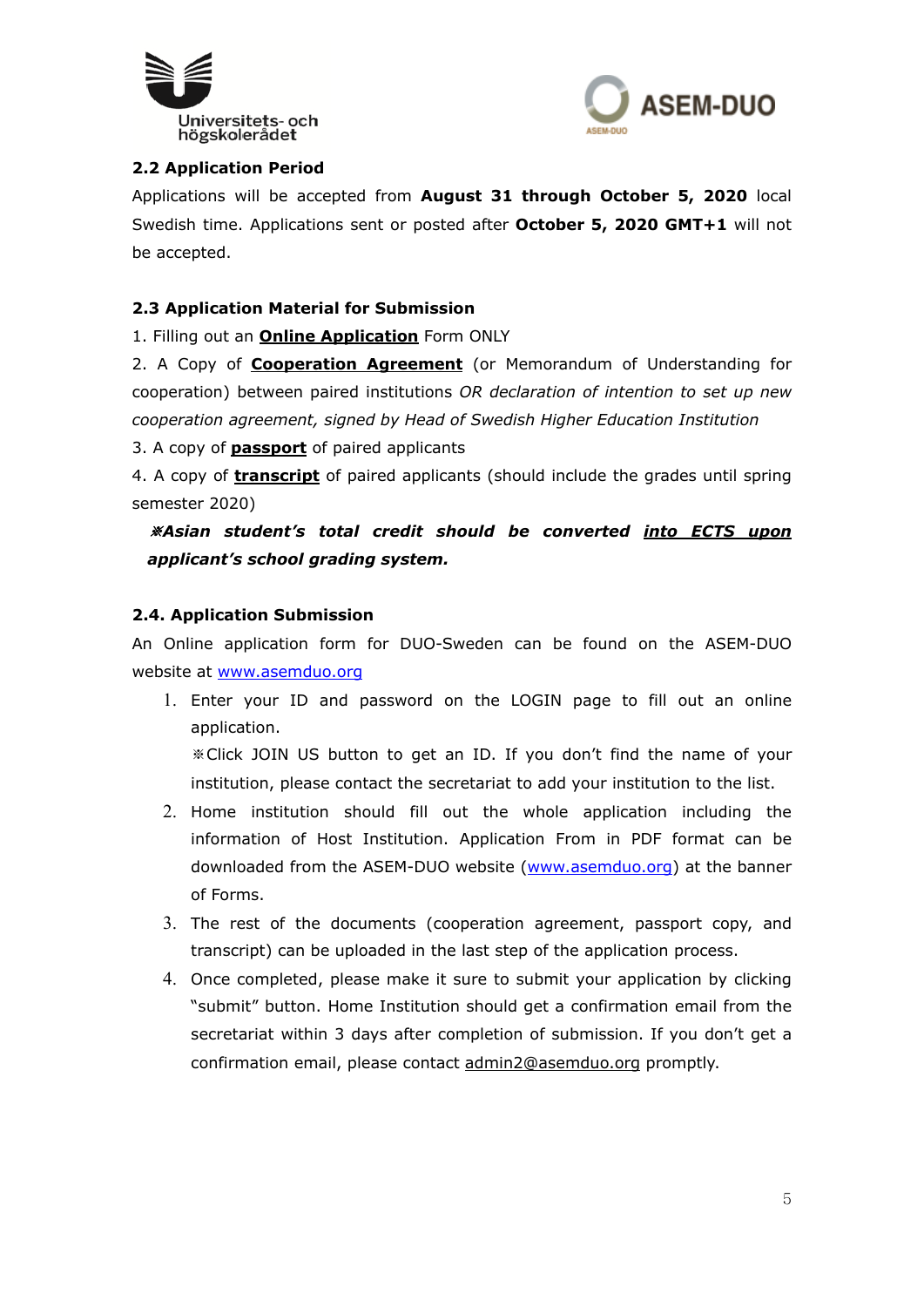



#### **2.5 How and When is Selection Made**

A Swedish Selection Committee, organized by the Swedish Council for Higher Education (UHR), will make the selection after the application deadline. The decision will be announced in November 2020. Selection criteria are at the discretion of the Swedish Selection Committee.

The notification will be displayed on website, www.asemduo.org and the Secretariat will directly notify Contact Persons/Awardees in writing. Hard copies of notification and Letter of Acceptance (forms are also available at www.asemduo.org) will be forwarded to both home and host institutions. Contact Persons may download forms of Letter of Acceptance, if they so wish.



#### **2.6 Fellowship Grants**

The DUO-Sweden Fellowship will be paid directly by the Secretariat to the bank accounts of selected students who participate in the exchange program. There are no restrictions in using the fellowship. It can finance the tuition, and living or travel expenses.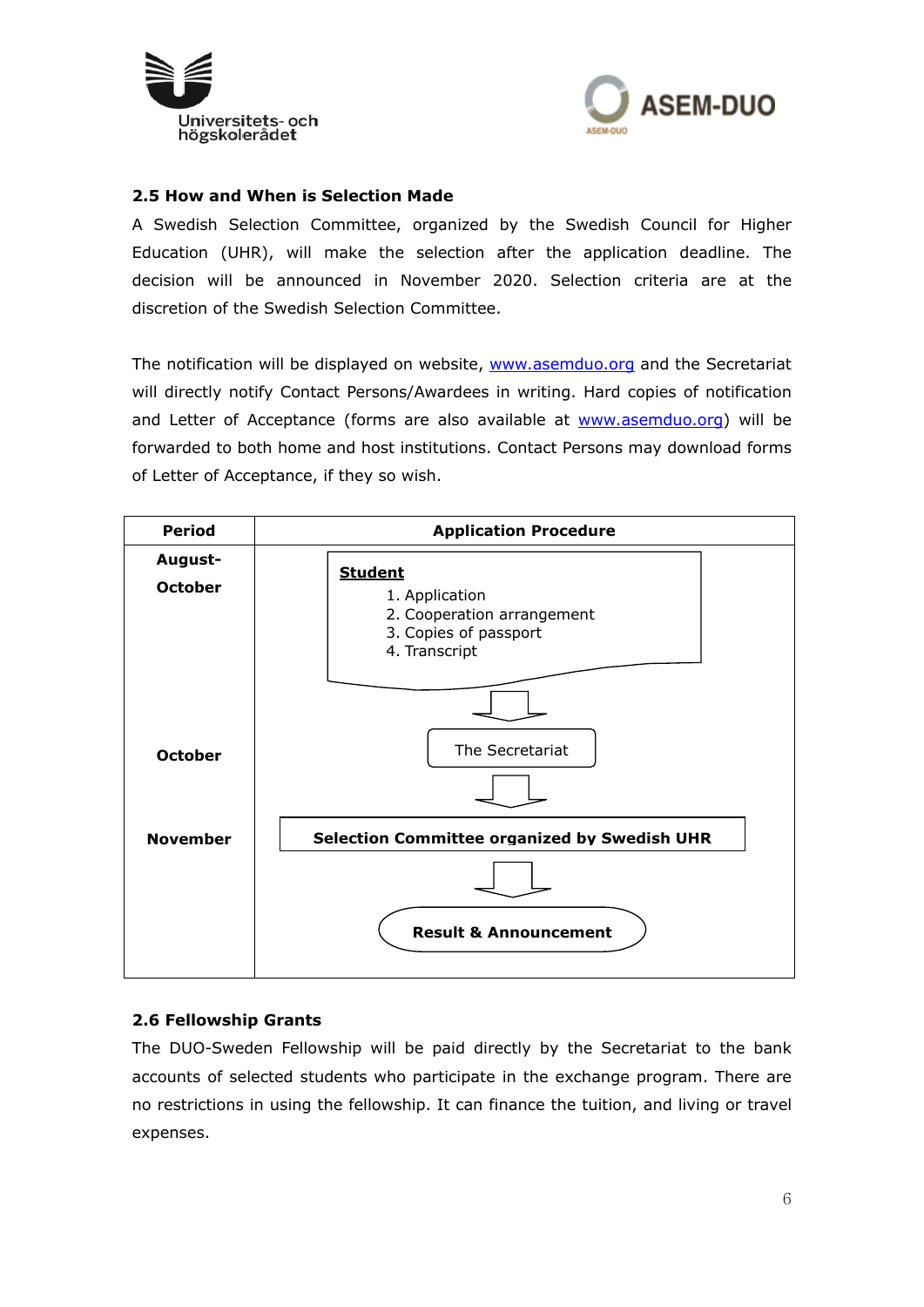



# **3. Instruction for Application Form**

#### **3.1 Language of Application**

You should write your application in **English**.

#### **3.2 Structure of the Application Form**

#### **3.2.1 STEP 1 – Home Institution**

The first box of ID number and Date of submission is for the use of the secretariat only. Please, start from filling out information of Home Institution.

- *Address* means a full detailed one which is not only for domestic post but also for overseas post. Do not write the post-office box number and *City Name* must be written.
- *CONTACT PERSON* means a regular staff of Swedish university or institution which arranges exchange project and is willing to communicate with the Secretariat in such events as verifying application details, monitoring exchanges and providing further information on the status of the exchange.
- *PERSON OF EXCHANGE* shall be any Swedish (or EU national) student who will participate in the exchange.
- *ECTS* means a whole ECTS that a Swedish student has earned since he/she entered the Swedish university or institution.
- Click the box for *Grade* and find how many years (1-6) a Swedish student has accomplished so far (including the fall semester 2020) at Home Institution. Master/Ph. D course student must click Graduate under numbers.

N.B.: For each pair of an exchange, the exchange period of Swedish and Asian students need not necessarily coincide, and the field of exchange need not be the same.

#### **3.2.2 STEP 2 – Host Institution**

In this step, provide information of host institution involved in the exchange project. The host institution shall be resided in 21 Asian countries.

- *Address* means a full detailed one which is not only for domestic post but also for overseas post. Do not write the post-office box number and *City Name* must be written.
- *CONTACT PERSON* means a regular staff of Asian university or institution which arranges the exchange and is willing to communicate with the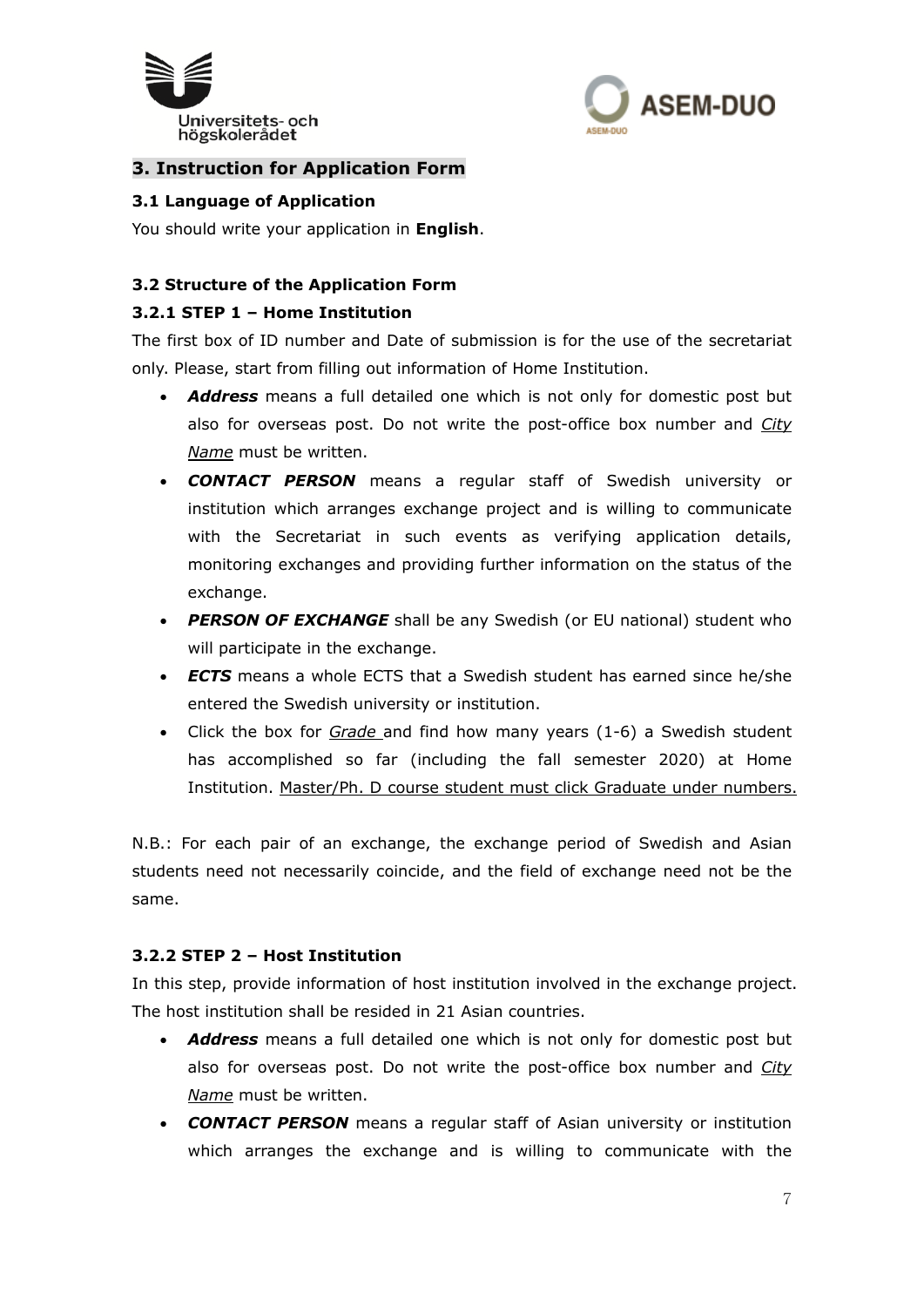



Secretariat in such events as verifying application details, monitoring exchanges and providing further information on the status of the exchange.

- *PERSON OF EXCHANGE* shall be Asian student who will participate in the exchange.
- *ECTS* means a whole ECTS which an Asian student has earned since he/she entered the Asian university or institution.
- *Asian student's total credit should be converted into ECTS upon applicant's school grading system.(Total credit should include credits earned until spring semester 2020)*
- Click the box for *Grade* and find how many years (1-6) an Asian student has accomplished so far (including the fall semester 2020) at Host Institution. Master/Ph. D course student must click Graduate under numbers.
- *Confirmation on Agreement with Host Institution (TO BE SIGNED BY CONTACT PERSON at the Swedish Home Institution)***:** since the contact person in Swedish school is required to complete the application on behalf of two people who will participate in the exchange and the host institution (Asian school), he/she should confirm here by checking on "YES" that the contact person in the host institution also agrees with this submission of the application.

# **3.2.3 STEP 3 – Description of Exchange Program**

In this section, please describe the type, duration and purpose of exchange as instructed on the form.

- **Type of exchange**: please check appropriate boxes to specify whether students for exchange are in undergraduate or in graduate study.
- **Duration of Exchange**: As stipulated on the DUO-Sweden General Description, duration of DUO-Sweden Fellowship is standardized on a semester-basis. For students, 1 semester means 4 months.
- **Purpose of Exchange**: Please specify what the purpose of the exchange is. Also fill in how many credits (ECTS) that will be recognized by home or host institution.

N.B.: For each pair of an exchange, if the pair applies for Transfer for Credits, both students have to transfer their exchange credits to their originating institution after their exchange. If any of them will not transfer their exchange credits, those pair also needs to click for others and specify in detail.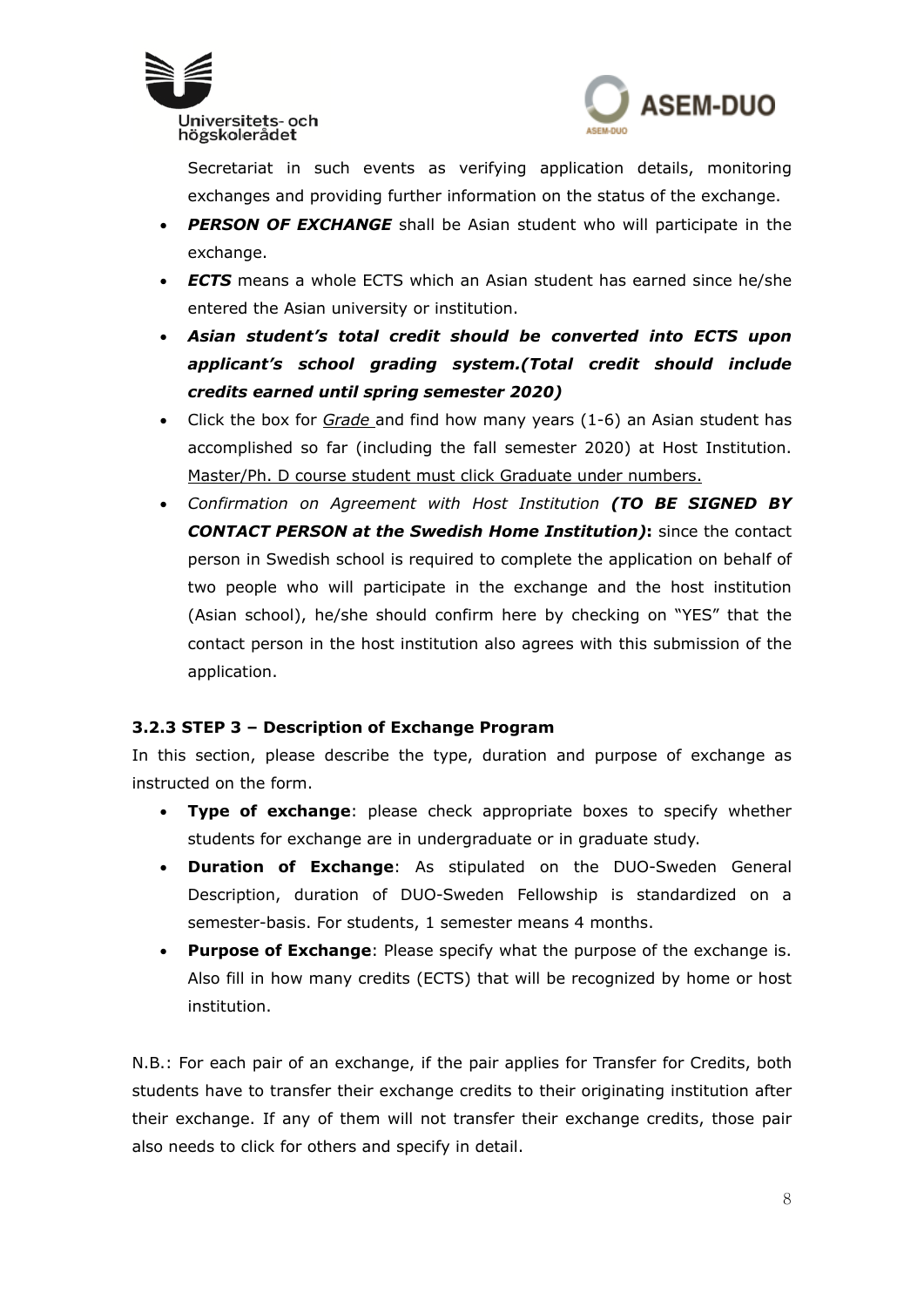



#### **3.2.4 STEP 4. – Exchange Details**

 Under this heading, Swedish and Asian students' class schedules should be listed during their exchanges periods. Details shall be elaborated as they will determine selection of application. Also intensive language course by students is not honored in this program.

NB.: If courses listed on the application differ from the actual courses on the course certificate, Persons of Exchange or Contact Persons are responsible to inform the Secretariat for approval as soon as possible. If this procedure is not taken beforehand, fellowship award to both students is subject to cancellation and consequently refund. Forms can be downloaded from our website,

www.asemduo.org.

 Confirmation and recognition of the study period abroad *TO BE SIGNED BY CONTACT PERSON at the Swedish Home Institution (see information 3.2.2*).

#### **3.2.5 STEP 5 – Certification of Authenticity**

After completing all relevant items in appropriate manner on the entire field of application, please write the date and the names of contact person of Home institution and the President or Director of institution in the section of Certification of Authenticity.

*A Copy of Cooperation Agreement (valid one), the copies of passport and transcript of paired applicants should be attached. The preferred file formats of Cooperation Agreement and Passport for attachments are .jpg or .pdf.* 

Submit the form to the Secretariat by clicking "submit" button. The original printed version with the signatures will be requested if your project has been selected.

#### **3.3 After the submission: acknowledgement**

The acknowledgement on the receipt of submission will be sent to the contact person in Swedish home institution by e-mail within 3 days after submission. If there is any application with incomplete or improper information, further information will be individually requested by the Secretariat.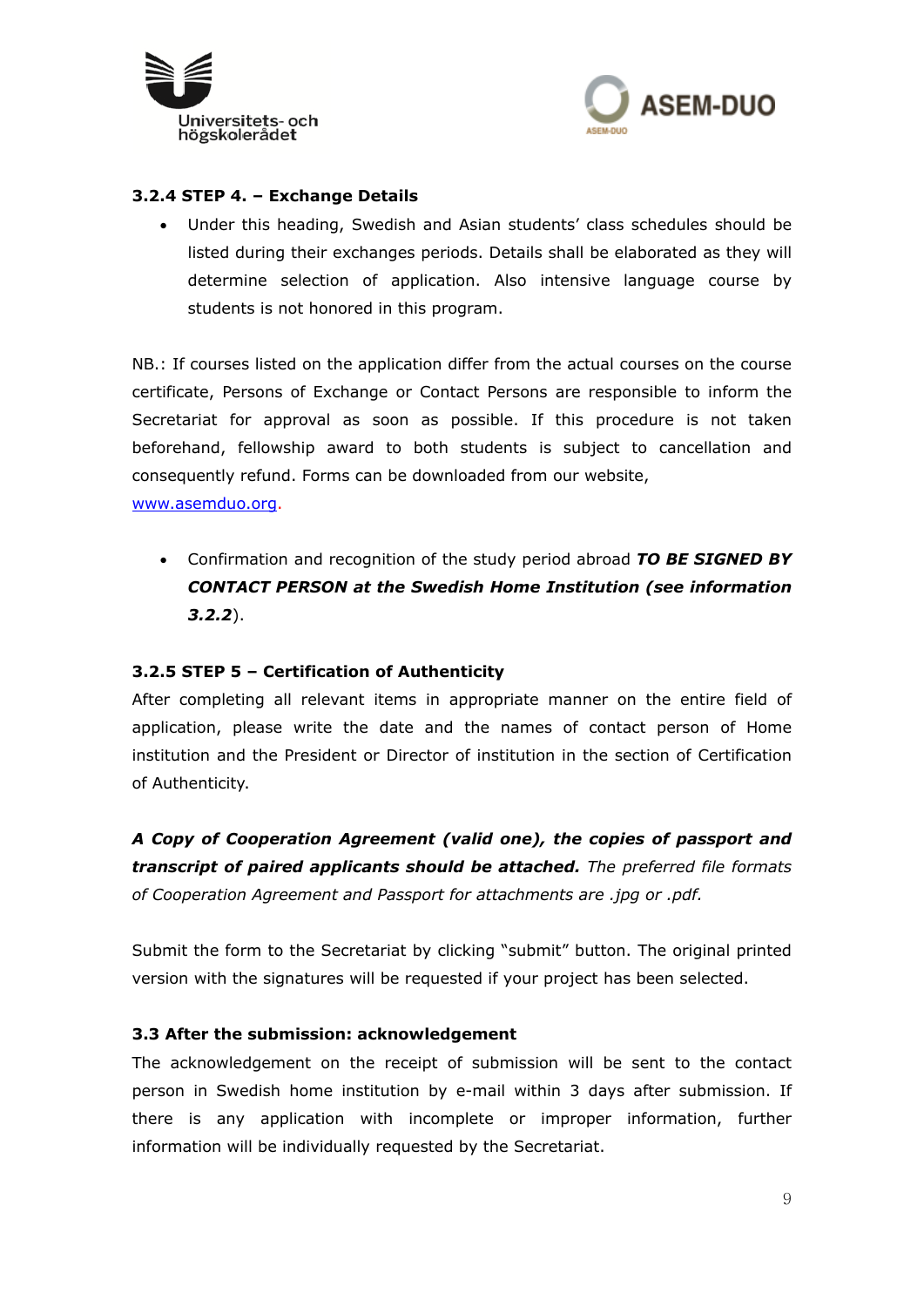



# **Implementation Guideline to the DUO-Sweden 2020 Fellowship program**

This Implementation Guideline to the DUO-Sweden 2020 Fellowship Program has been established by the Secretariat for the ASEM-DUO Fellowship Program ("Secretariat") for the mutually convenient and efficient implementation of the fellowship to be provided for an exchange project ("Project"). The Home and Host Institutions are represented by the contact persons as specified in the Project ("Contact Persons").

# **4. Documents to Submit for Verification by the Home Institution (***Swedish INSTITUTION***)**

The Home Institution shall submit or arrange to submit the following documents to the Secretariat within **one (1) month** after the notification of the award selection by the Secretariat. If any exchange starts earlier than one month after the selection announcement, following documents shall be sent to the Secretariat prior to the actual implementation of the exchange. The Home Institution may send all signed and scanned documents by email.

#### **4.1 The Application Form**

The application form, which has been submitted through the website to the Secretariat for consideration, shall be properly signed by the Contact Person at the Home Institution, and scanned and e-mailed to the Secretariat. For this purpose, the Home Institution may insert the name, position, signature, and/or seal at the end of the application form.

#### **4.2 Transcript**

Person of Exchange (from Sweden) are required to enclose a scanned version of the official *English* transcripts which includes institution's *official stamp* with the original application forms.

#### **4.3 Letter of Acceptance**

The letter of acceptance, which is attached to this Implementation Guideline, is a contract that awardees will observe and adhere to this Implementation Guideline offered by the Secretariat. The form should be signed by the awardees and contact persons enlisted on application forms and returned by email in order to stand eligible for fellowship fund.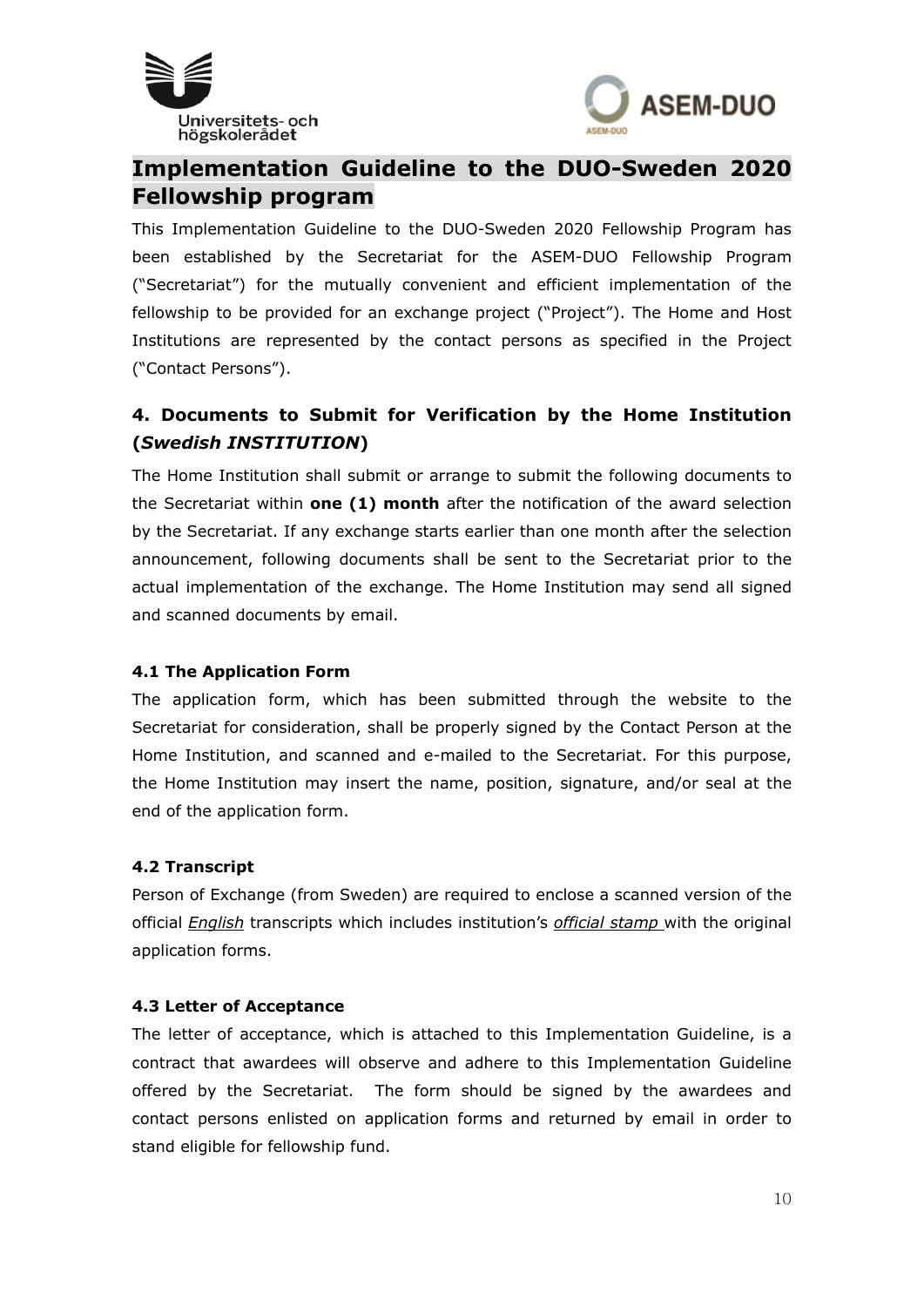



# **5. Documents to Submit for Verification by the Host Institution**  *(Asian institution)*

The Host Institution shall submit or arrange to submit the following documents to the Secretariat within **one (1) month** after the notification of the award selection by the Secretariat. If any exchange starts earlier than one month after the selection announcement, following documents shall be sent to the Secretariat prior to the actual implementation of the exchange. The Host Institution may send all signed and scanned documents by email.

#### **5.1 Transcript**

Person of Exchange (from Asia) are required to enclose official *English* transcripts which includes institution's *official stamp*.

#### **5.2 Letter of Acceptance**

The letter of acceptance, which is attached to this Implementation Guideline, is a contract that awardees will observe and adhere to this Implementation Guideline offered by the Secretariat. The form should be signed by the awardees and contact persons enlisted on application forms and returned by email in order to stand eligible for fellowship fund.

#### **6. Request for Fund Transfer**

#### **6.1 Initial Request for Transfer**

Persons of Exchange shall, upon purchase of the air tickets to the Home/Host Institutions, fill out the "Request for Transfer" attached hereto and submit it for verification to the Contact Persons of the Home/Host Institutions. After the verification on initial request through signature or seal, the Persons of Exchange shall arrange to send the Request for Transfer, a copy of the purchased air ticket by e-mail to the Secretariat. Upon receiving all documents to the satisfaction of the Secretariat, the Secretariat shall transfer the first installment of funds for the Project to the bank account designated by the Persons of Exchange in the Request for Transfer, fifteen (15) days prior to expected arrival date shown on air tickets by e-mail. The Secretariat shall promptly notify the Persons of Exchange of the transfer of the Fund.

#### **6.2 Official Class Registration**

Persons of Exchange shall send a copy of Official Class Registration in host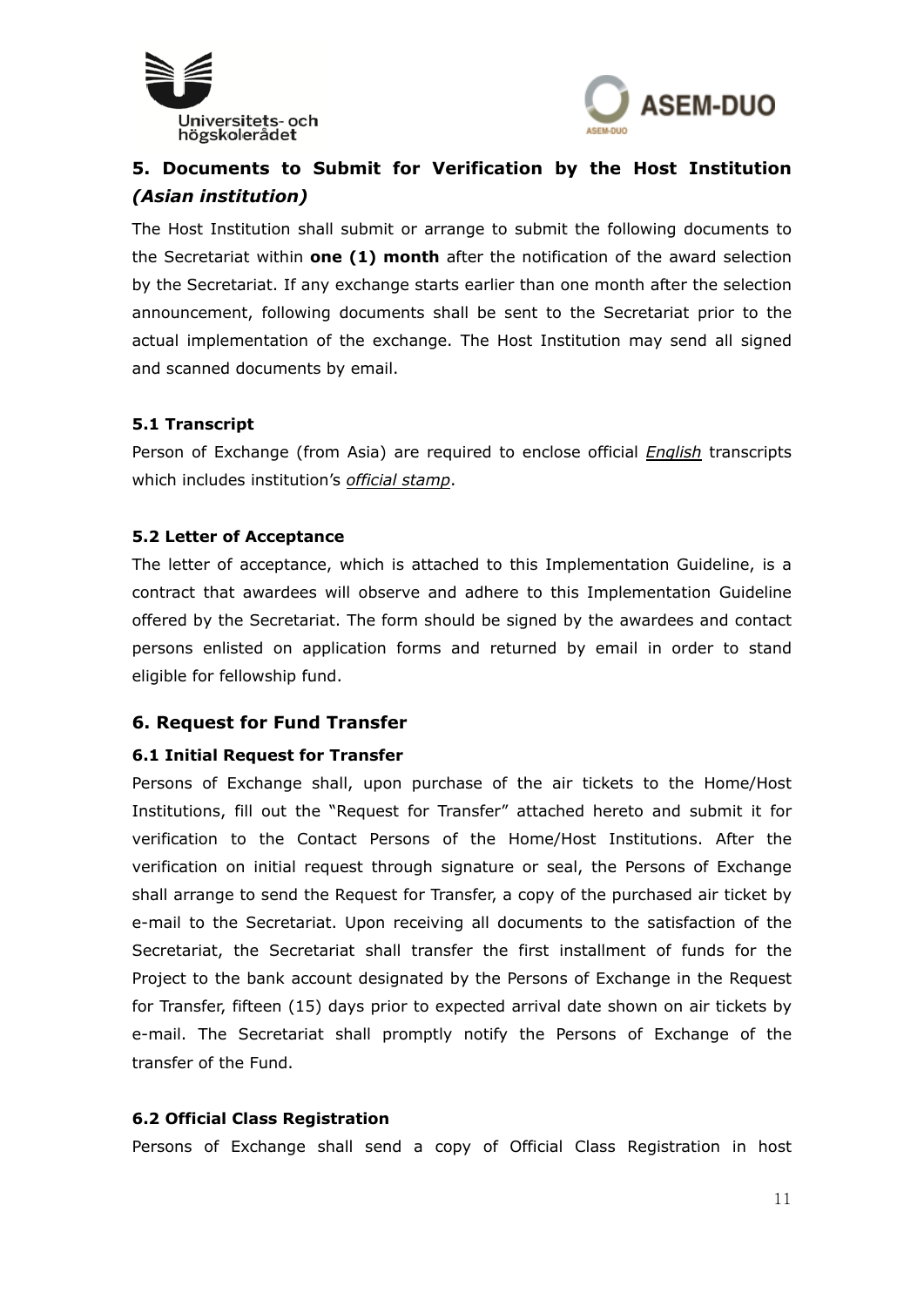



institution by e-mail to the Secretariat, **within one (1) month** after the actual starting date of the semester at the Home/Host Institutions. If the class schedule has any changes from the one which was submitted with Application Form, such changes should be, in writing, notified to and approved by the Secretariat. **Note. Any failure of such notification to approval by the Secretariat can result in full reimbursement of the fellowship.** Forms can be downloaded from our website, www.asemduo.org.

#### **6.3 Final Request for Transfer**

The second installment shall be transferred at the start of the 3rd month of stay in the Home/Host Institutions. Final request for transfer shall follow the same procedure as the initial request, and shall indicate the date of expected departure to the origination institution. If the stay of Persons of Exchange in Home/Host Country *does not reach the minimum required period* **(1 semester or 4 months, whichever comes earlier)** or goes beyond the dates of exchange, it should be explicitly mentioned in the Final Request for Transfer.

#### **6.4 Exchange Duration**

If the stay of Persons of Exchange in the Home/Host Institutions does not reach the minimum required period (16 weeks) without the Secretariat's acknowledgement, Persons of Exchange shall reimburse fellowship amount on a pro rata basis. If the exchange period goes beyond the dates for exchange, the Contact Persons of Home/Host Institutions should verify them in writing to the Secretariat. This verification shall replace the proof of departure. If the actual date of departure is earlier than the date of departure indicated in the Final Request for Transfer by more than five (5) days, the Secretariat requests Persons of Exchange to reimburse the excess amount to the Secretariat on a pro rata basis.

# **7. Final Progress Report**

Person of Exchange shall submit the following documents to the Secretariat within 1 month after the date of departure to the home/host institutions (or after the last date of exchange).

#### **1) An essay on the achievement through the Project**

It should be more than 3 pages and the forms can be downloaded from the website, www.asemduo.org.

#### **2) A copy of transcript from the Host Institution(in English)**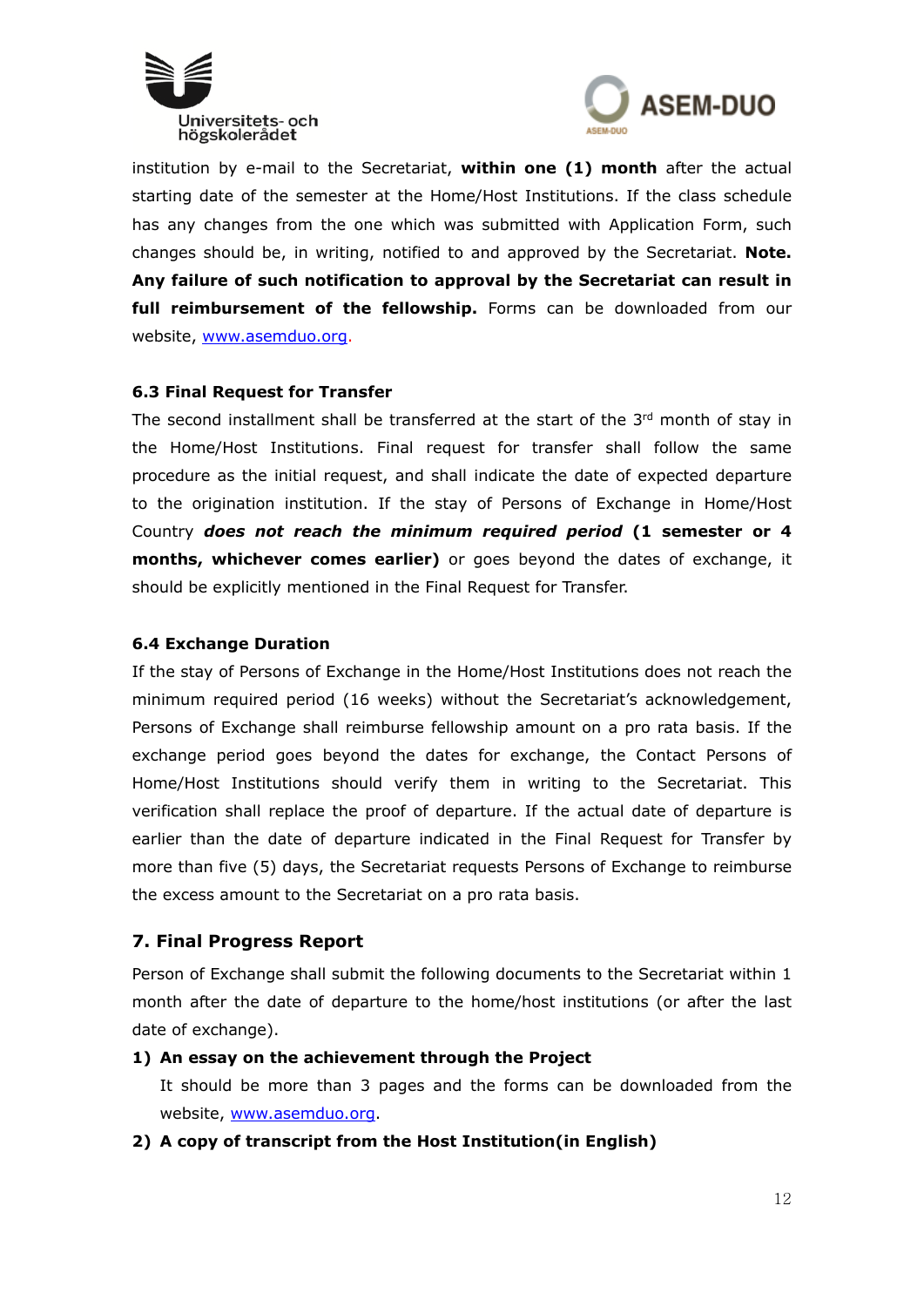



The list of courses enlisted on application shall be closely examined with actual courses taken on the transcript. Please inform the Secretariat in advance if it takes more than 1 month to obtain the transcript.

# **3) A copy of transcript from the Home Institution(in English)**

It should be also the credits given by the Host Institution. For example, a European students should submit the transcript of the European Institution which includes the credits at the Asian Institution during his/her exchange semester. Please inform the Secretariat in advance if it takes more than 1 month to obtain the transcript.

# **4) A proof of exchange duration**

A copy of passport (front page and the date-stamped page(s) of arrival and departure from the destination country) or certificate of attendance (which includes the starting and ending date of the studies at the destination institution) shall be sufficient for this purpose.

# **8. Representation and Warranties**

As of the Effective Date, the Home and Host Institutions and Persons of Exchange hereby represent and warrant to the Secretariat as follows:

1) All information submitted or to be submitted to the Secretariat are true, accurate and complete;

2) The Home and Host Institutions and Persons of Exchange have full power and authority to sign the letter of acceptance attached to this implementation guideline, participate in the Project and perform the obligations hereunder and thereunder;

3) In the case of the Home and Host Institutions, the execution, delivery and performance of this Implementation Guideline and the Project have been duly authorized by all proper and necessary institutional or other action, and all consents or approvals that may be required as a condition to the legality, validity, binding nature and enforceability of this Implementation Guideline and the Project have been duly obtained and are in full force and effect;

4) Neither the execution and delivery of this Implementation Guideline nor the performance of the obligations hereunder will violate, conflict with or result in any breach of any term, condition or provision of, or constitute a default under, any law,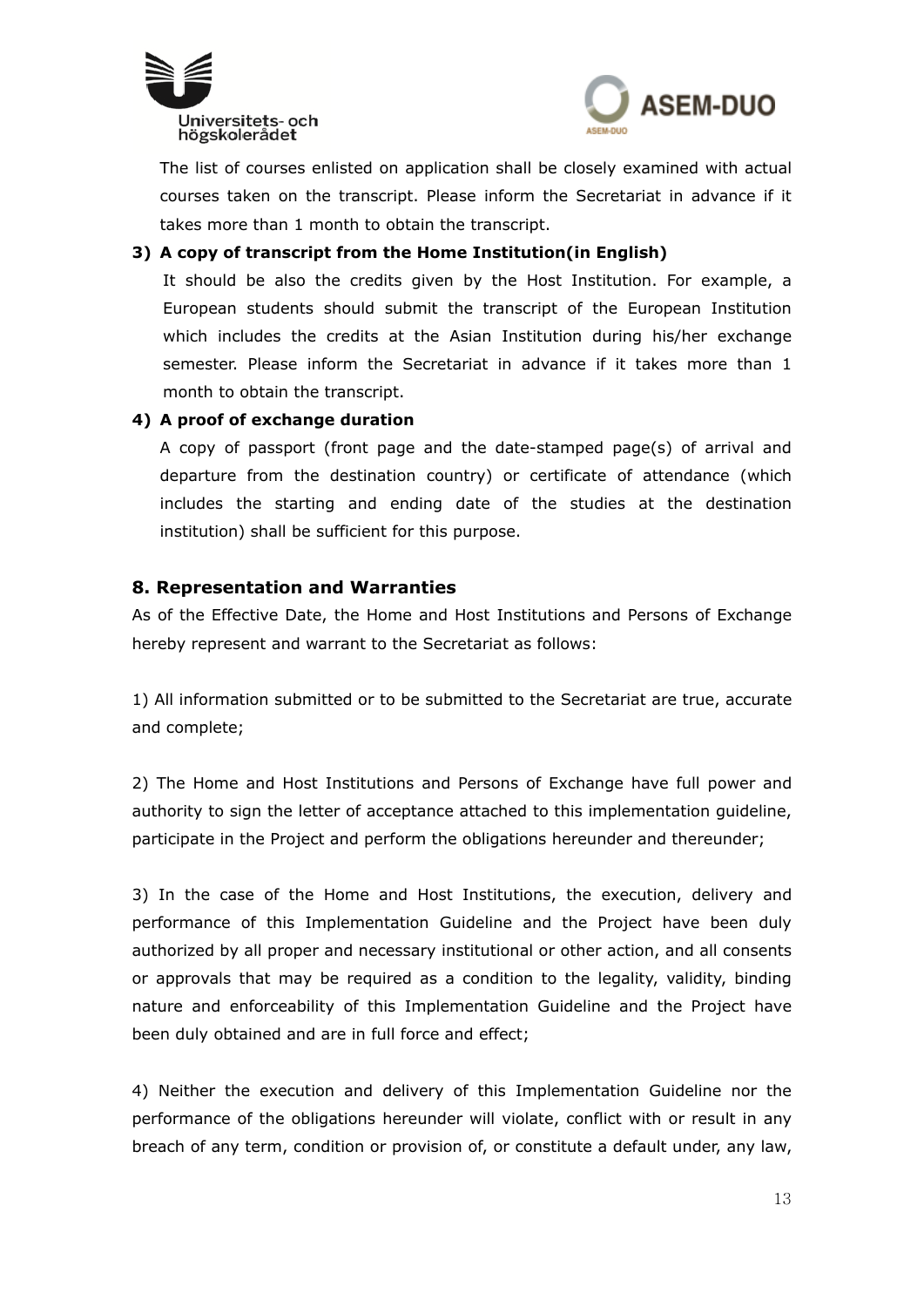



regulation or court order;

5) Any changes to the Project from the description contained in the application shall require prior written approval of the Secretariat;

6) In those cases when a student at a Home /Host University must forgo an already granted scholarship and announces this to the Secretariat, the Home/Host University can designate a new student to implement the exchange, under condition that the student meets those requirements for application that is stated in the Implementation guidelines. If the Home/Host University fails in finding a new student who can implement the exchange during the granted period, the student who was already allocated as fellow-applicant nevertheless be allocated its granted part.

# **9. Cancellation**

In the event of any breach of, or non-compliance with, any term, condition or provision of this Implementation Guideline on the part of the Home or Host Institutions or Persons of Exchange, or *failure to implement the Project as proposed in the application submitted thereby*, the Secretariat may, at its sole discretion, cancel the fellowship and require the return of the Fund in full to the Secretariat.

# **10. Assignment**

The Home and Host Institutions and Persons of Exchange may not assign any of their rights or obligations arising out of this Implementation Guideline without the prior written consent of the Secretariat.

# **11. Final Provisions**

#### **11.1 Indemnification**

The Home and Host Institutions and Persons of Exchange shall indemnify and hold the Secretariat harmless from and against any and all liabilities, losses, damages, expenses, claims and actions of whatever kind asserted against or incurred by the Secretariat in any way relating to or arising out of this Implementation Guideline.

#### **11.2 Governing law**

The laws of the Republic of Korea shall govern all questions relative to interpretation and construction of this Implementation Guideline and to its